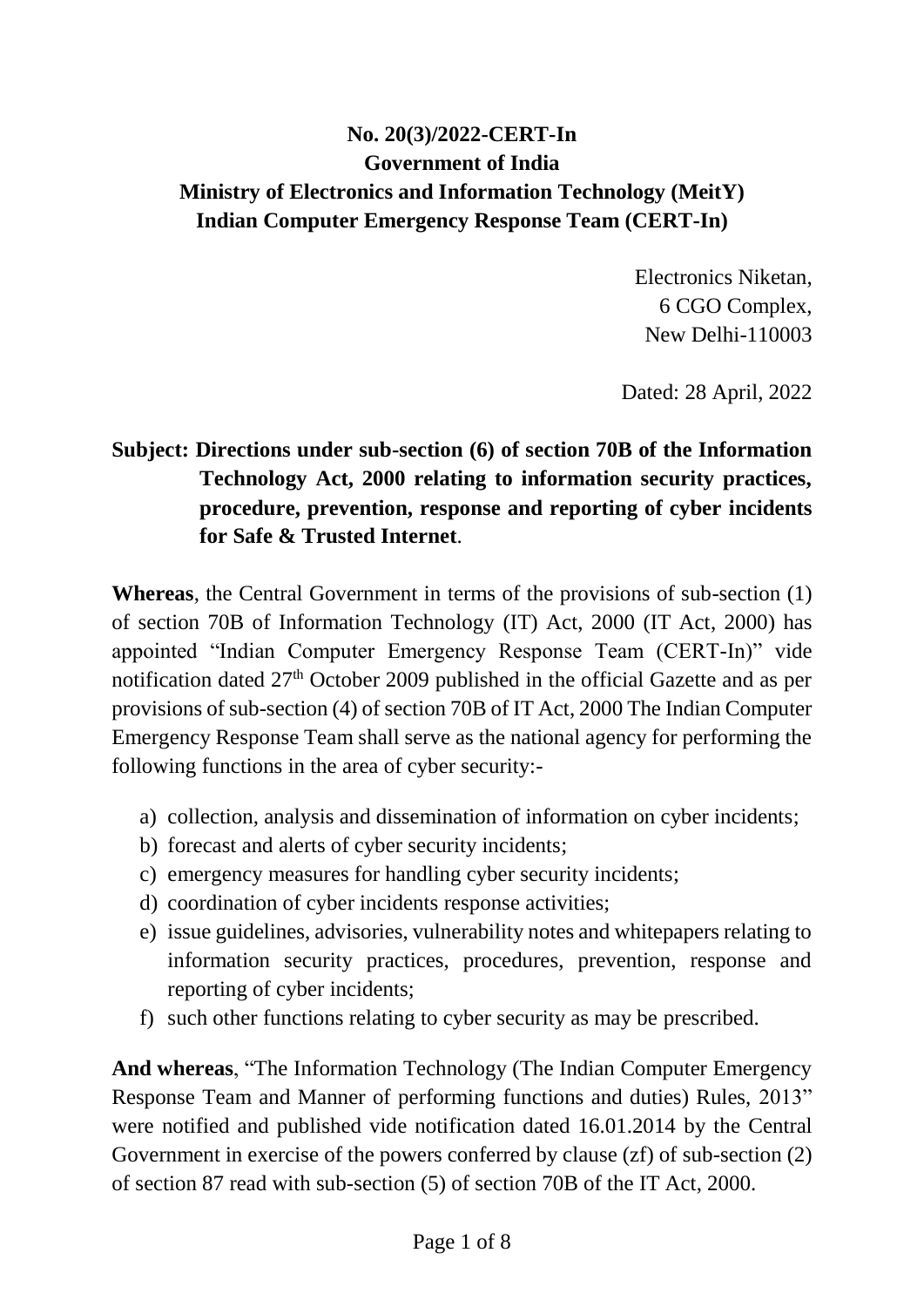**And whereas**, as per provisions of sub-section (6) of section 70B of the IT Act, 2000, CERT-In is empowered and competent to call for information and give directions to the service providers, intermediaries, data centres, body corporate and any other person for carrying out the activities enshrined in sub-section (4) of section 70B of the IT Act, 2000.

**And whereas**, various instances of cyber incidents and cyber security incidents have been and continue to be reported from time to time and in order to coordinate response activities as well as emergency measures with respect to cyber security incidents, the requisite information is either sometime not found available or readily not available with service providers/data centres/body corporate and the said primary information is essential to carry out the analysis, investigation and coordination as per the process of law.

**And whereas**, it is considered expedient in the interest of the sovereignty or integrity of India, defence of India, security of the state, friendly relations with foreign states or public order or for preventing incitement to the commission of any cognizable offence using computer resource or for handling of any cyber incident, that following directions are issued to augment and strengthen the cyber security in the country:

- **(i)** All service providers, intermediaries, data centres, body corporate and Government organisations shall connect to the Network Time Protocol (NTP) Server of National Informatics Centre (NIC) or National Physical Laboratory (NPL) or with NTP servers traceable to these NTP servers, for synchronisation of all their ICT systems clocks. Entities having ICT infrastructure spanning multiple geographies may also use accurate and standard time source other than NPL and NIC, however it is to be ensured that their time source shall not deviate from NPL and NIC.
- **(ii)** Any service provider, intermediary, data centre, body corporate and Government organisation shall mandatorily report cyber incidents as mentioned in Annexure I to CERT-In within 6 hours of noticing such incidents or being brought to notice about such incidents. The incidents can be reported to CERT-In via email (incident@cert-in.org.in), Phone (1800- 11-4949) and Fax (1800-11-6969). The details regarding methods and formats of reporting cyber security incidents is also published on the website of CERT-In www.cert-in.org.in and will be updated from time to time.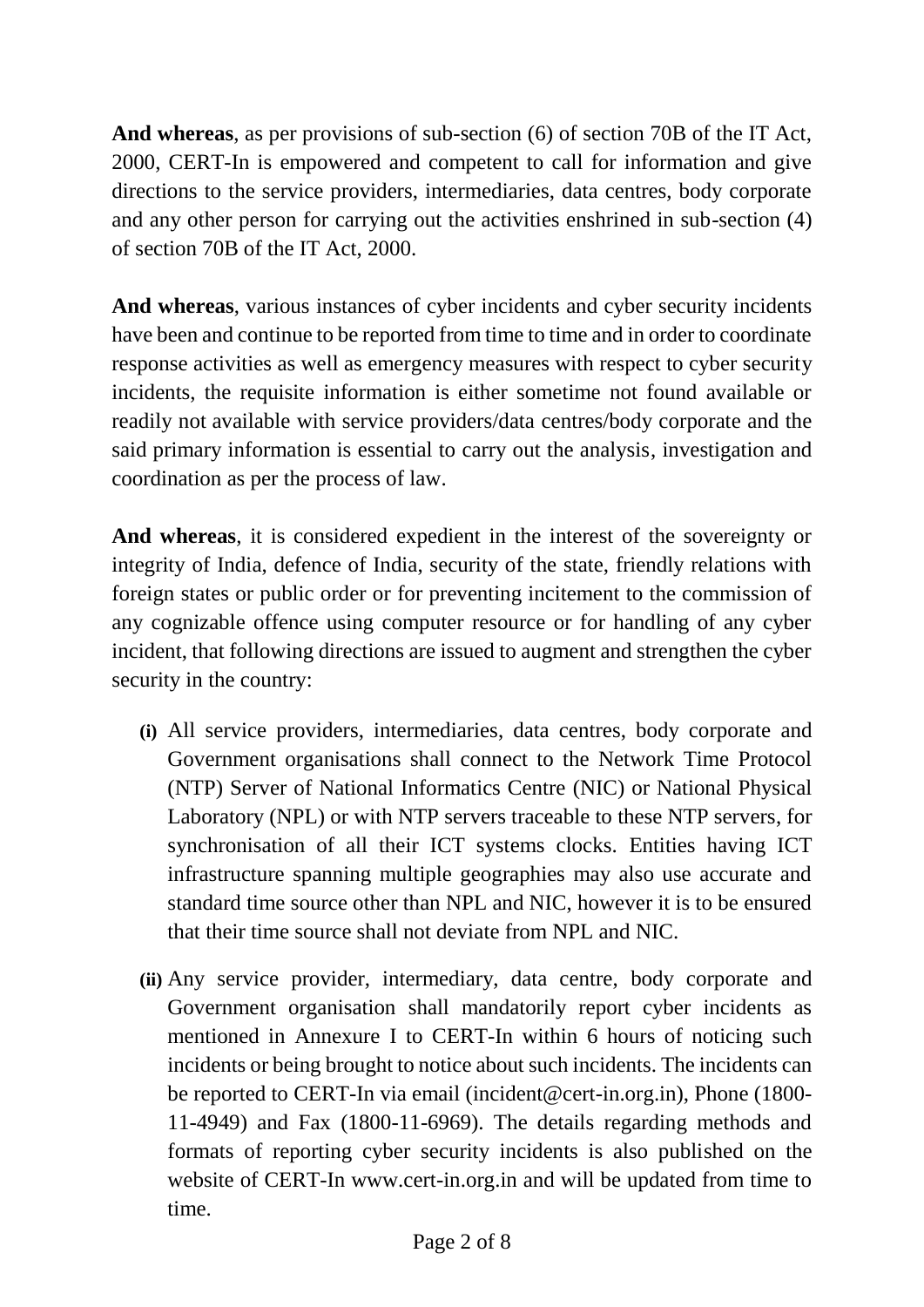- **(iii)**When required by order/direction of CERT-In, for the purposes of cyber incident response, protective and preventive actions related to cyber incidents, the service provider/intermediary/data centre/body corporate is mandated to take action or provide information or any such assistance to CERT-In, which may contribute towards cyber security mitigation actions and enhanced cyber security situational awareness. The order / direction may include the format of the information that is required (up to and including near real-time), and a specified timeframe in which it is required, which should be adhered to and compliance provided to CERT-In, else it would be treated as non-compliance of this direction. The service providers, intermediaries, data centres, body corporate and Government organisations shall designate a Point of Contact to interface with CERT-In. The Information relating to a Point of Contact shall be sent to CERT-In in the format specified at Annexure II and shall be updated from time to time. All communications from CERT-In seeking information and providing directions for compliance shall be sent to the said Point of Contact.
- **(iv)**All service providers, intermediaries, data centres, body corporate and Government organisations shall mandatorily enable logs of all their ICT systems and maintain them securely for a rolling period of 180 days and the same shall be maintained within the Indian jurisdiction. These should be provided to CERT-In along with reporting of any incident or when ordered / directed by CERT-In.
- **(v)** Data Centres, Virtual Private Server (VPS) providers, Cloud Service providers and Virtual Private Network Service (VPN Service) providers, shall be required to register the following accurate information which must be maintained by them for a period of 5 years or longer duration as mandated by the law after any cancellation or withdrawal of the registration as the case may be:
	- a. Validated names of subscribers/customers hiring the services
	- b. Period of hire including dates
	- c. IPs allotted to / being used by the members
	- d. Email address and IP address and time stamp used at the time of registration / on-boarding
	- e. Purpose for hiring services
	- f. Validated address and contact numbers
	- g. Ownership pattern of the subscribers / customers hiring services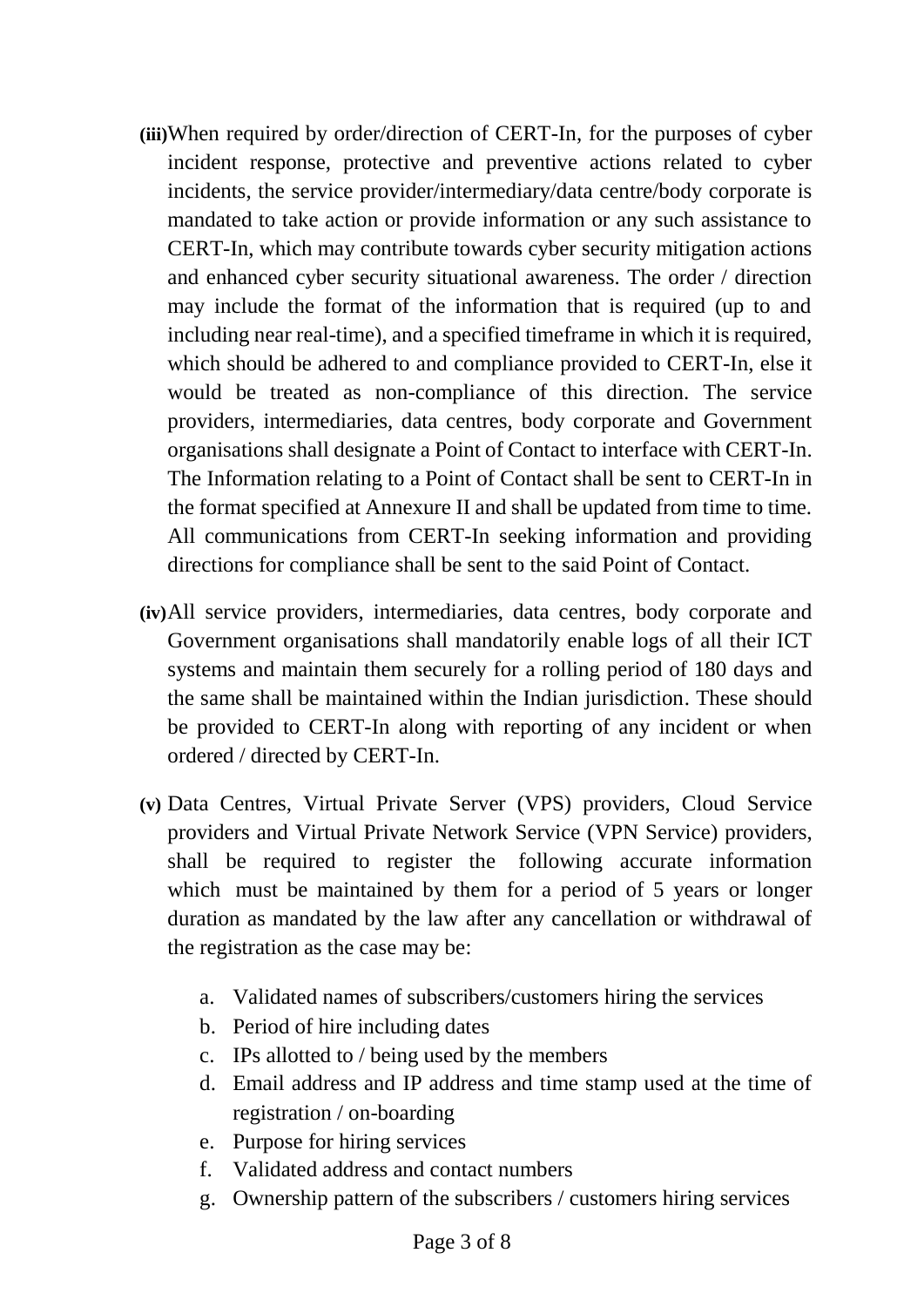**(vi)** The virtual asset service providers, virtual asset exchange providers and custodian wallet providers (as defined by Ministry of Finance from time to time) shall mandatorily maintain all information obtained as part of Know Your Customer (KYC) and records of financial transactions for a period of five years so as to ensure cyber security in the area of payments and financial markets for citizens while protecting their data, fundamental rights and economic freedom in view of the growth of virtual assets.

For the purpose of KYC, the Reserve Bank of India (RBI) Directions 2016 / Securities and Exchange Board of India (SEBI) circular dated April 24, 2020 / Department of Telecom (DoT) notice September 21, 2021 mandated procedures as amended from time to time may be referred to as per Annexure III.

With respect to transaction records, accurate information shall be maintained in such a way that individual transaction can be reconstructed along with the relevant elements comprising of, but not limited to, information relating to the identification of the relevant parties including IP addresses along with timestamps and time zones, transaction ID, the public keys (or equivalent identifiers), addresses or accounts involved (or equivalent identifiers), the nature and date of the transaction, and the amount transferred.

**And whereas,** the meaning to the terms 'cyber incident' or 'cyber security incident' or 'computer resource' or other terms may be ascribed as defined in the IT Act, 2000 or "The Information Technology (The Indian Computer Emergency Response Team and Manner of performing functions and duties) Rules, 2013" as the case may be.

**And whereas,** in case of any incident, the above-referred entities must furnish the details as called for by CERT-In. The failure to furnish the information or non-compliance with the ibid. directions, may invite punitive action under subsection (7) of the section 70B of the IT Act, 2000 and other laws as applicable.

This direction will become effective after 60 days from the date on which it is issued.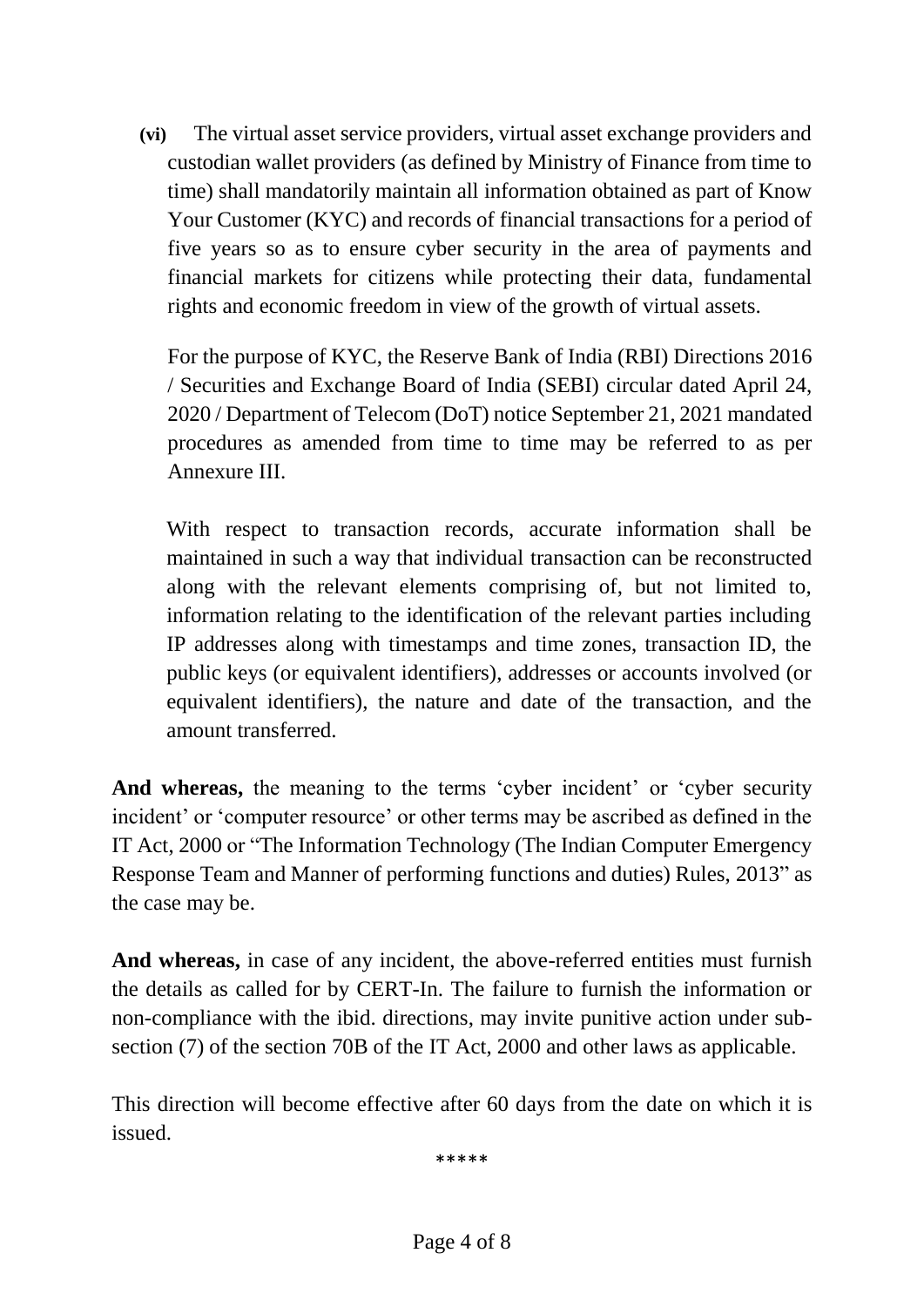## **Annexure I**

**Types of cyber security incidents mandatorily to be reported by service providers, intermediaries, data centres, body corporate and Government organisations to CERT-In:**

[Refer Rule 12(1)(a) of The Information Technology (The Indian Computer Emergency Response Team and Manner of Performing Functions and Duties) Rules, 2013]

- i. Targeted scanning/probing of critical networks/systems
- ii. Compromise of critical systems/information
- iii. Unauthorised access of IT systems/data
- iv. Defacement of website or intrusion into a website and unauthorised changes such as inserting malicious code, links to external websites etc.
- v. Malicious code attacks such as spreading of virus/worm/Trojan/Bots/ Spyware/Ransomware/Cryptominers
- vi. Attack on servers such as Database, Mail and DNS and network devices such as Routers
- vii. Identity Theft, spoofing and phishing attacks
- viii. Denial of Service (DoS) and Distributed Denial of Service (DDoS) attacks
	- ix. Attacks on Critical infrastructure, SCADA and operational technology systems and Wireless networks
	- x. Attacks on Application such as E-Governance, E-Commerce etc.
	- xi. Data Breach
- xii. Data Leak
- xiii. Attacks on Internet of Things (IoT) devices and associated systems, networks, software, servers
- xiv. Attacks or incident affecting Digital Payment systems
- xv. Attacks through Malicious mobile Apps
- xvi. Fake mobile Apps
- xvii. Unauthorised access to social media accounts
- xviii. Attacks or malicious/ suspicious activities affecting Cloud computing systems/servers/software/applications
	- xix. Attacks or malicious/suspicious activities affecting systems/ servers/ networks/ software/ applications related to Big Data, Block chain, virtual assets, virtual asset exchanges, custodian wallets, Robotics, 3D and 4D Printing, additive manufacturing, Drones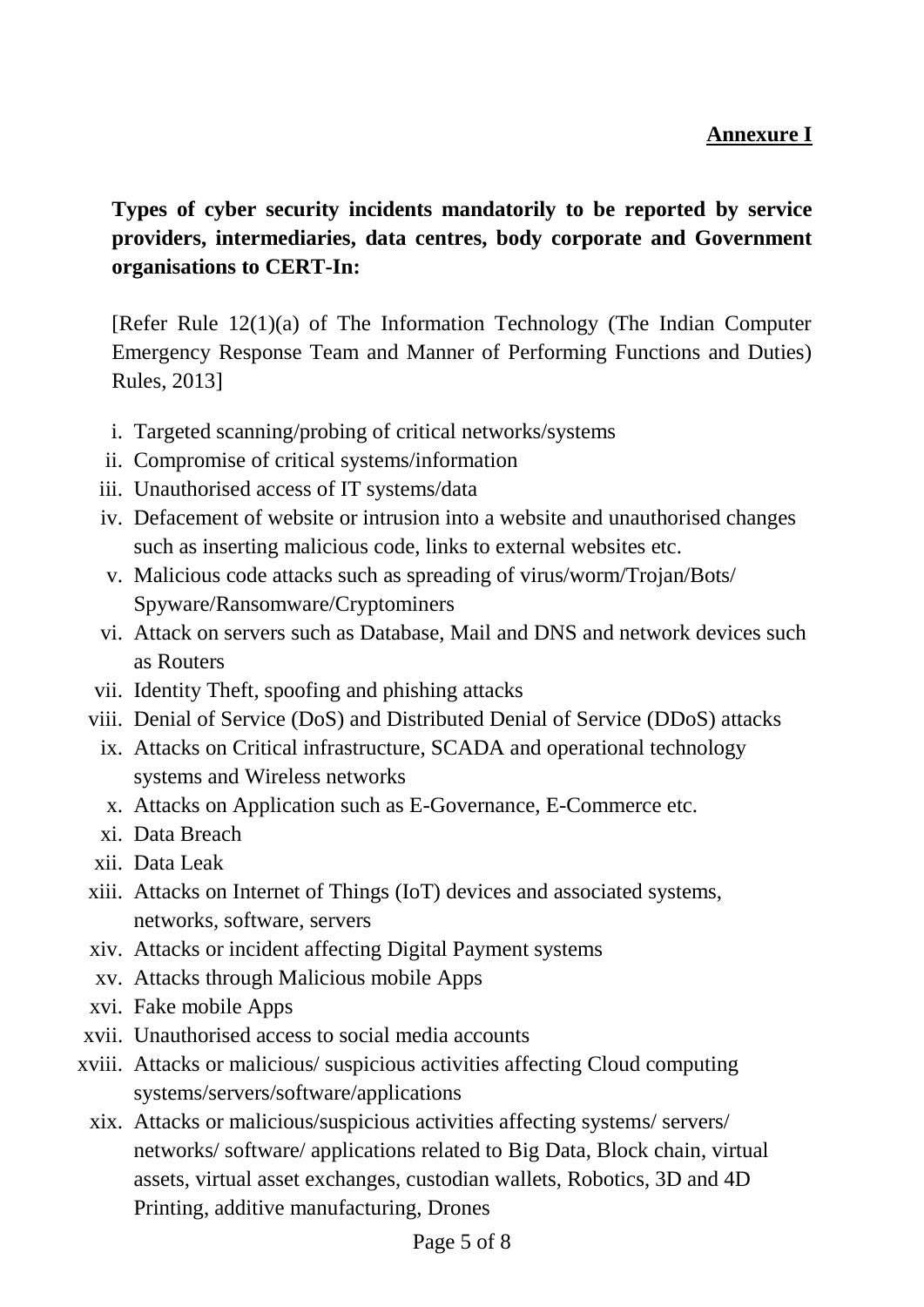xx. Attacks or malicious/ suspicious activities affecting systems/ servers/software/ applications related to Artificial Intelligence and Machine Learning

The incidents can be reported to CERT-In via email (incident@cert-in.org.in), Phone (1800-11-4949) and Fax (1800-11-6969). The details regarding methods and formats of reporting cyber security incidents is also published on the website of CERT-In www.cert-in.org.in and will be updated from time to time.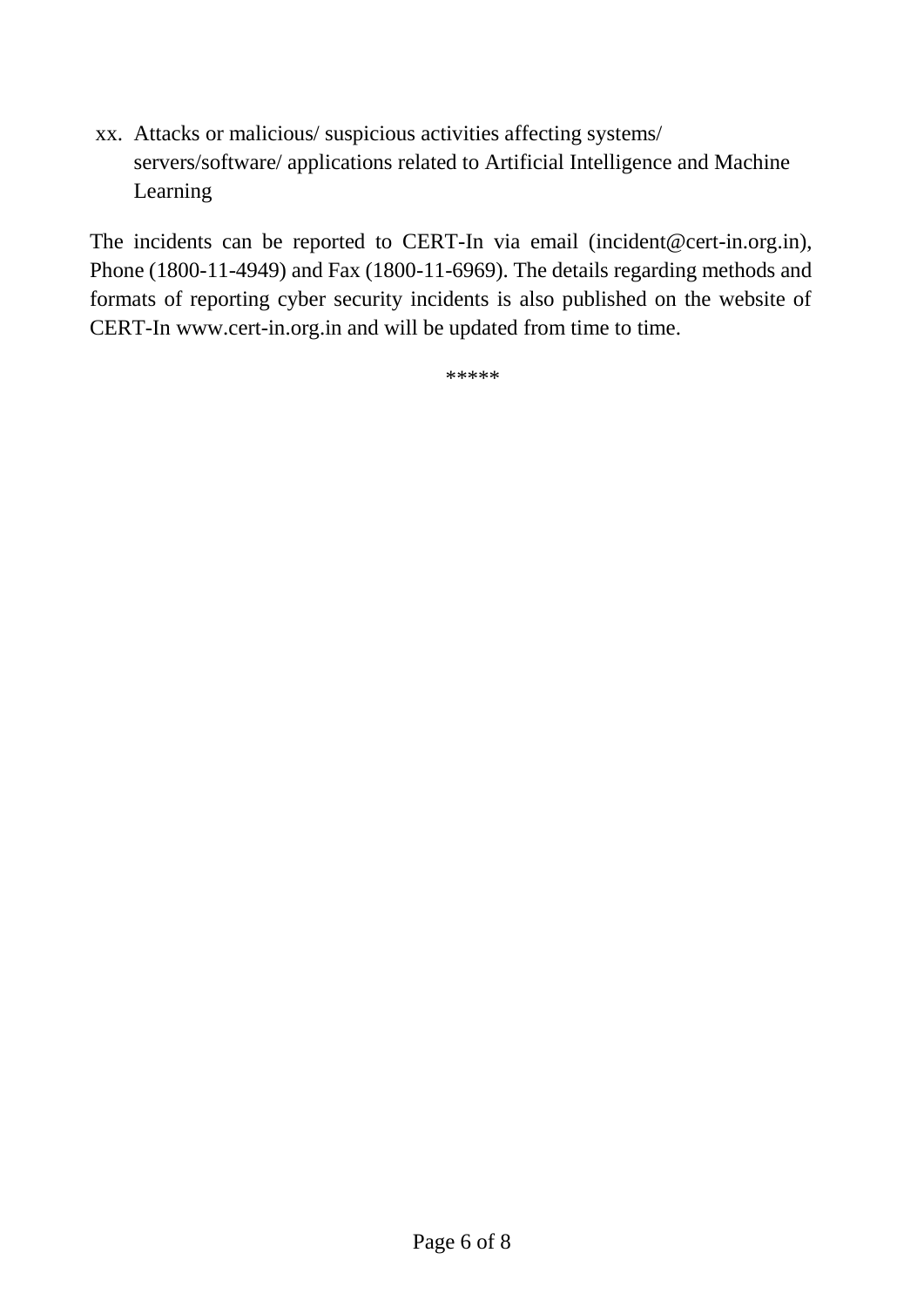**Format for providing Point of Contact (PoC) information by Service providers, intermediaries, data centres, body corporate and Government organisations to CERT-In**

The Information relating to the Point of Contact shall be sent to CERT-In via email (info@cert-in.org.in) in the format specified below and shall be updated from time to time:

| Name                     |  |
|--------------------------|--|
| Designation              |  |
| <b>Organisation Name</b> |  |
|                          |  |
|                          |  |
| <b>Office Address</b>    |  |
|                          |  |
|                          |  |
|                          |  |
|                          |  |
| Email ID                 |  |
| Mobile No.               |  |
| <b>Office Phone</b>      |  |
| <b>Office Fax</b>        |  |